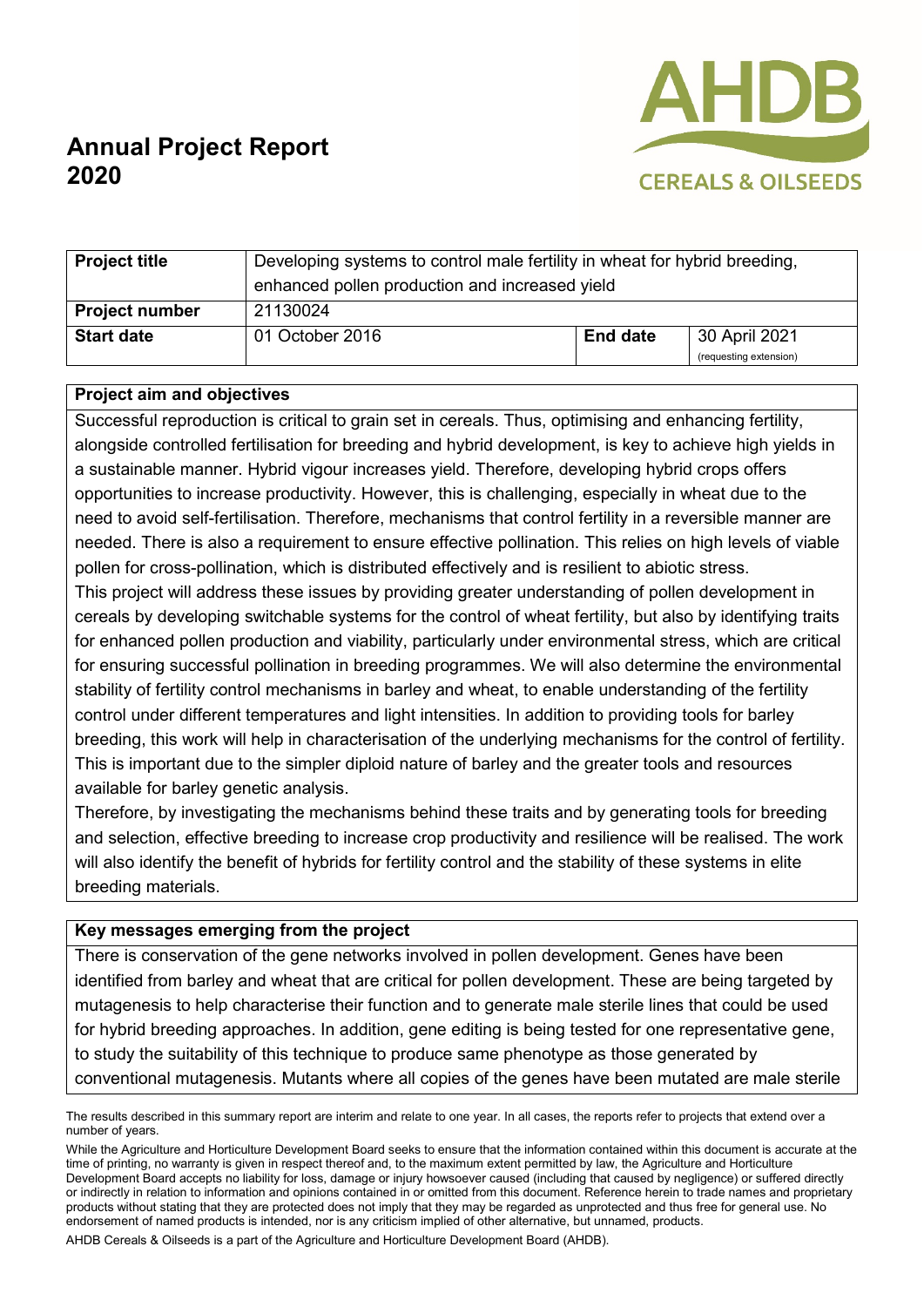## **Annual Project Report 2020**



due to failure of pollen development. This phenotype is conserved for the different mutants in barley and wheat lines.

## **Summary of results from the reporting year**

1. Homozygous (Hm) lines for all the homoeologs for all three wheat (Ta) pollen transcription factors (TF) under investigation have been grown and backcrosses are ongoing. Preliminary analyses indicates male sterile phenotypes; one line shows an abnormal growth phenotype that is being investigated. Detailed analysis of these lines is planed, however, materials were lost due to the coronavirus lockdowns and these analyses have been delayed significantly due to the pandemic and access limitations it has imposed.

2. qRT-PCR was developed to determine homoeologs expression pattern for each gene and will be used to study the mutant lines and to compare potential homoeolog expression compensation. We will grow those mutant combinations that are sterile at different conditions to observe whether fertility can be restored. This work has also been delayed due to the coronavirus pandemic and problems of having material for analysis.

3. We have been analysing the impact of environmental conditions on our barley over-expression male sterile line:

i) TEM showed increased anther wall thickness and a delay/lack of tapetum layer degeneration within the anther, with irregularly arranged Ubisch bodies. This appears to impact on anther opening. ii) RNAseq analysis has identified some interesting genes essential for anther dehiscence that appears to be downregulated in the sterile overexpression line. Some of these are being targeted for further analysis via CRISPR gene editing.

4. HvTF1: A CRISPR mutant has been identified and theT1 homozygous lines are growing and show complete male sterility. This line is being crossed with the wild type to maintain it and to segregate the Cas9 out.

5. Our manuscript on "Wheat Cadenza floral development staging systems" has been published. (Fernandez et al (2020) J Exp Bot. DOI:10.1093/jxb/eraa156).

6. Our manuscript on "Temperature-dependent sterility based upon overexpression of MS1 in barley" has been published. (Fernandez et al (2020) J Exp Bot. DOI:10.1093/jxb/eraa156).

AHDB Cereals & Oilseeds is a part of the Agriculture and Horticulture Development Board (AHDB).

The results described in this summary report are interim and relate to one year. In all cases, the reports refer to projects that extend over a number of years.

While the Agriculture and Horticulture Development Board seeks to ensure that the information contained within this document is accurate at the time of printing, no warranty is given in respect thereof and, to the maximum extent permitted by law, the Agriculture and Horticulture Development Board accepts no liability for loss, damage or injury howsoever caused (including that caused by negligence) or suffered directly or indirectly in relation to information and opinions contained in or omitted from this document. Reference herein to trade names and proprietary products without stating that they are protected does not imply that they may be regarded as unprotected and thus free for general use. No endorsement of named products is intended, nor is any criticism implied of other alternative, but unnamed, products.